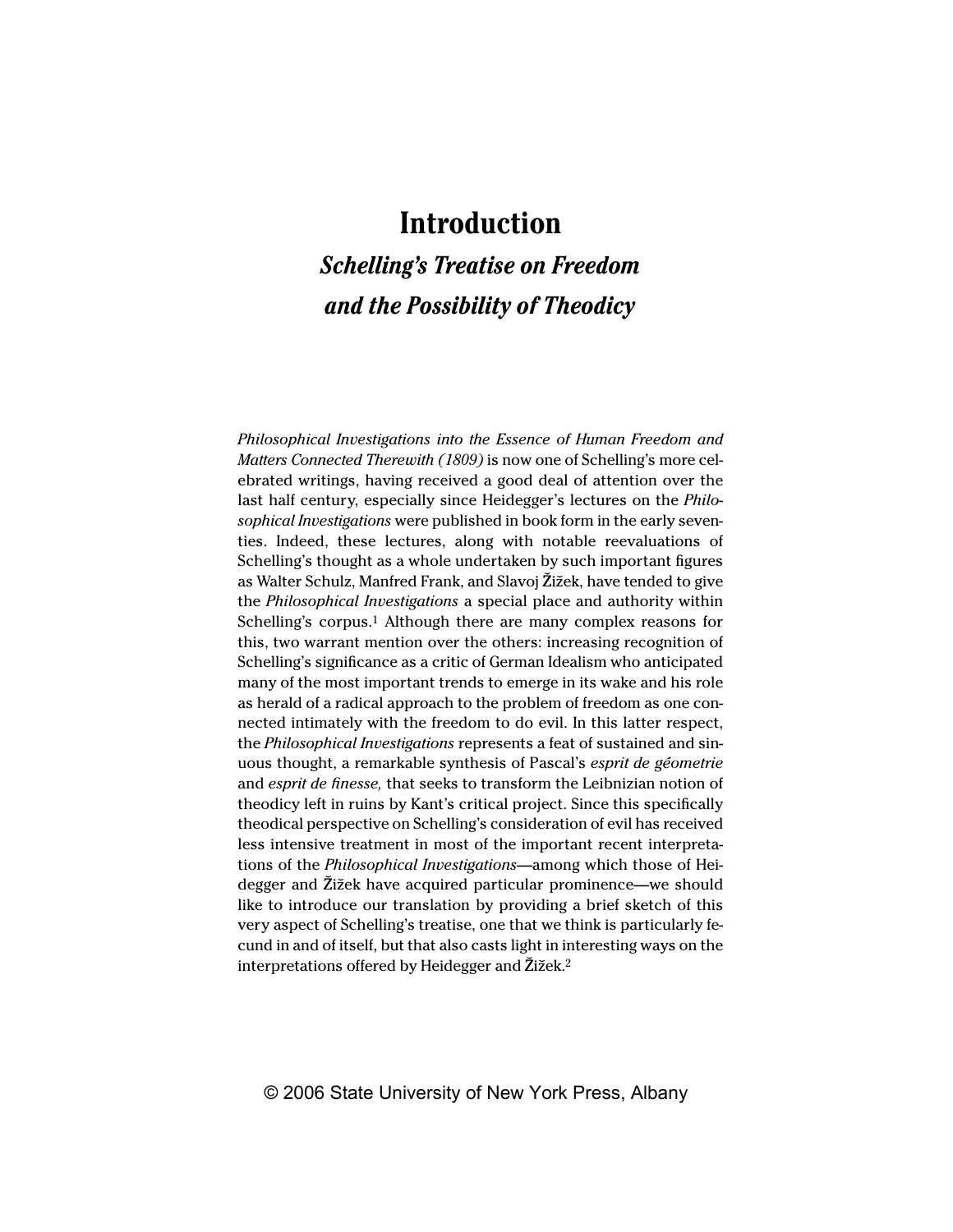#### x | PHILOSOPHICAL INVESTIGATIONS INTO THE ESSENCE OF HUMAN FREEDOM

To this end, our introduction is divided into three principal sections. The first deals with the modern notion of theodicy and the philosophical response to it; in this latter regard, Kant's concept of radical evil seems to us of particular significance, and we accept Richard Bernstein's observation that Kant's concept of radical evil in fact spells doom for the theodical project as conceived by Leibniz.3 The second explores Schelling's fascinating attempt to recast the nature of theodicy in the treatise on freedom. The third provides a very brief survey of how this attempt has been received and why the theodical impulse in Schelling's treatise has been overlooked or dismissed.4

The second part contains the core of our arguments about the significance of Schelling's treatise, and it may be appropriate to give a brief summary of them here. We wish to advance in bare outline a somewhat provocative contention, that Schelling makes a very strong and radical attempt to revive theodicy overcoming the weaknesses inherent in the line of theodical thinking, running from Leibniz to Hegel, that led to the definitive rejection of theodicy. We argue that Schelling risks a theodicy that incorporates a much tougher and more perspicuous concept of evil. This profoundly dynamic theodicy eschews closure; God's creation unfolds in constant struggle, in an unrelenting, unstable tension between opposed ways of bringing a world into being that is the pure combat of becoming. Perhaps the most characteristic aspect of Schelling's thought is the conviction that God's creation is not justified by its unshakeable rationality, its preestablished harmony à la Leibniz, but by an irremediably unstable balance of forces, a core or "primordial" dissonance in Žižek's apt words.5 Schelling claims that theodicy cannot be purchased at the expense of life, that theodicy as conceived hitherto was nothing less than a tacit admission that life cannot be justified as it is. Schelling, to the contrary, takes on the great task (and risk) of justifying life by its dynamism alone, by the lure of discovery and the threat of death, which are the wellsprings both of desire and the creative overcoming of despair that is the most compelling justification of life—as Schelling writes in the *Philosophical Investigations:* "Where there is no struggle, there is no life." If this view of life as *polemos* evinces sharply contrasting connections with Schopenhauer and Nietzsche, the true kernel of Schelling's thought is an extraordinary originality that has perhaps not yet been given its due.6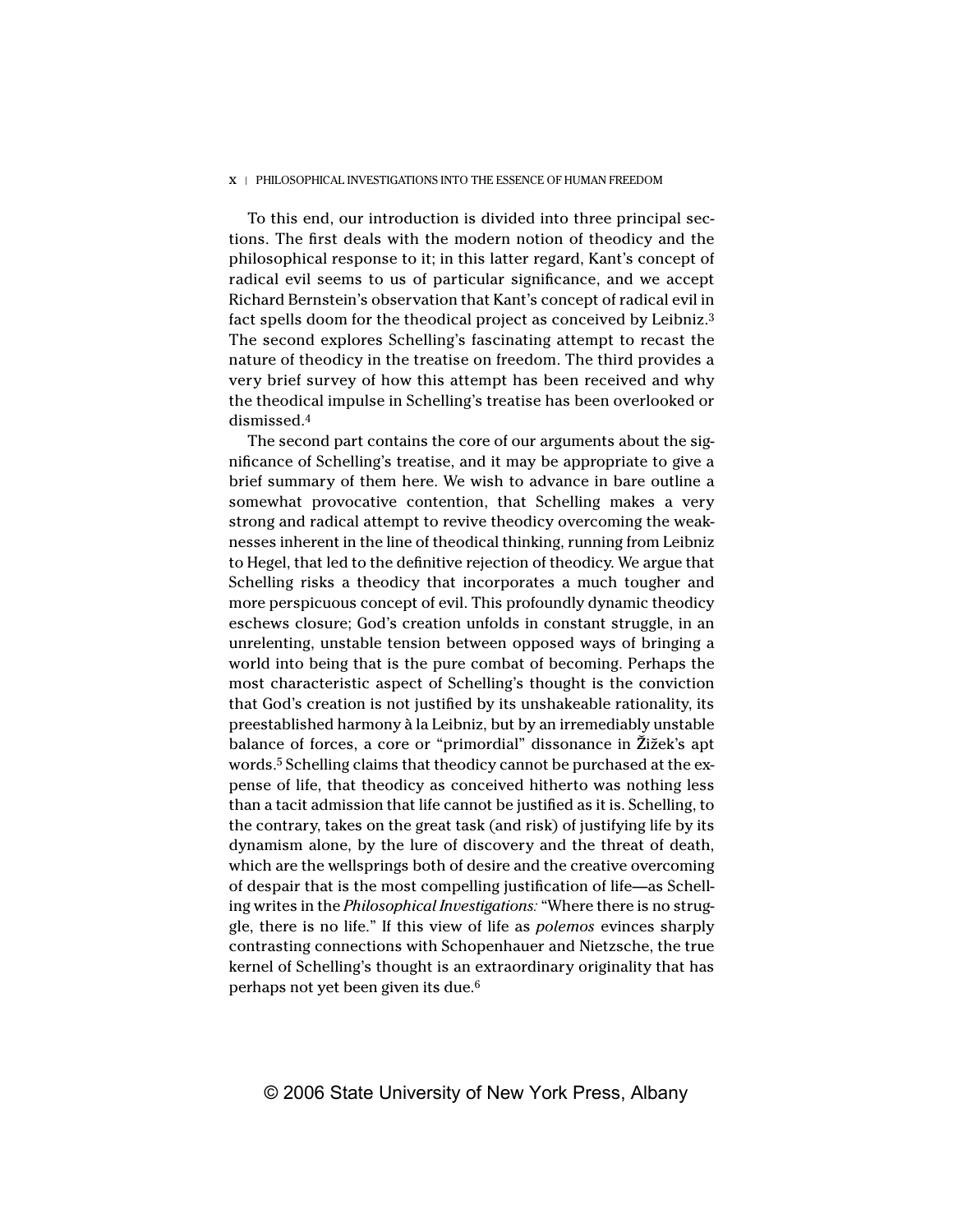# *The Theodical Project*

## *Leibniz's beginning*

Modern theodicy originates with Leibniz and the *Essays on Theodicy* (*Essais de théodicée sur la bonté de Dieu, la liberté de l'homme et l'origine du mal*) he published in 1710. One could not implausibly argue that Leibniz's treatise is a baroque encomium to the claim that *nihil est sine ratione,* "nothing is without a reason." Everything that is has a reason for being, a rationality (a preestablished harmony) lies submerged in all existence and explains or, at the very least, offers an explanation why things are rather than not—in other words, the fact of being as opposed to pure nothingness is rationally accessible; the whole is intelligible and, hence, it may be grasped by a human mind, which is not as radically different from the divine mind in a qualitative as in a quantitative sense.7 As Hans Blumenberg suggests, this unabashed triumph of rationality affirms in the strongest possible way that the world is caught in the webs of reason, that there is a perfect rational order binding together ostensibly chaotic dispersion into a world-system whose end is the expression of pure rationality itself: this is indeed the best of all possible worlds.<sup>8</sup>

If we read Leibniz's claim that "nothing is without a reason" from a different point of view, as Heidegger bids us to, $9$  we can come to grasp the notion of evil that Leibniz relies on in making his case for the overwhelming rationality of the world. "Nothing is without a reason"; nothing is that which has no reason to be, which cannot explain (and thereby legitimate) its own existence. For Leibniz evil is this nothing, this pure privation of being that cannot be thought other than as a wont of being, of that which is good simply because it *is*. Having no being of its own, evil is entirely parasitic and dependent on the beings to which it relates.

Leibniz equates lack of being with evil. This is the root concept of evil that Leibniz calls "metaphysical evil" in the *Essays on Theodicy* and, it also applies to the two other basic categories of his famous threefold distinction, moral and physical evil. With this conception of evil Leibniz is able to make the familiar defenses of God's goodness, omniscience and omnipotence. But, what is more, he is able to defend the indwelling rationality of creation as system by showing that evil cannot have any other function in the perfect order of the system than an ancillary one, the function of a servant. What emerges from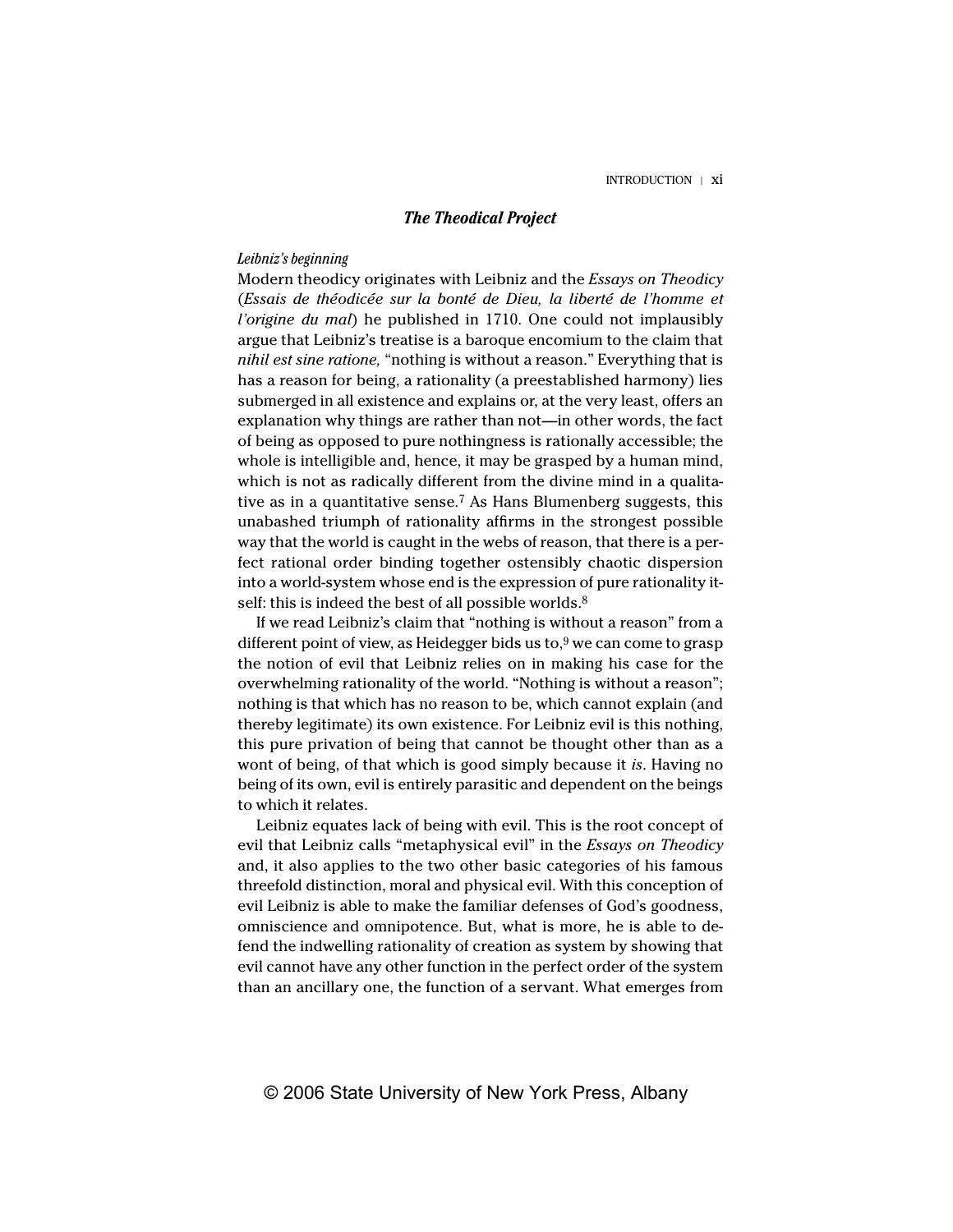#### xii | PHILOSOPHICAL INVESTIGATIONS INTO THE ESSENCE OF HUMAN FREEDOM

this way of thinking is a reinterpretation of evil that situates it usefully within the context of modern systematic thought; evil as negation becomes the loyal servant of system and, as such, evil works good. Having no existence of its own, evil can be nothing more than an expression of being's own limitation, the necessary condition for the articulation of the overall rationality of the system, the highest good of all.

If this connection of evil with the unfolding of system is distinctively new, the justification of evil as servant of a good that retreats from our limited vision the closer it comes to its own purity is as old as Christian apologetics.10

## *Hegel's Culmination*

Hegel is the culminating point of this distinctive line of thought. He shows a substantial debt to Leibniz to the extent that his own pursuit of theodicy, while indelibly shaped by Hegel's own preoccupation with Kantian dualism, refines and complicates some crucial assumptions of Leibniz's thought. As Hegel wrote in his "Introduction" for the *Lectures on the Philosophy of World History:*

The aim of human cognition is to understand that the intentions of eternal wisdom are accomplished not only in the natural world, but also in the realm of the [spirit] which is actively present in the world. From this point of view, our investigation can be seen as a theodicy, a justification of the ways of God (such as Leibniz attempted in his own metaphysical manner, but using categories which were as yet abstract and indeterminate). It should enable us to comprehend all the ills of the world, including the existence of evil, so that the thinking spirit may be reconciled with the negative aspects of existence; and it is in world history that we encounter the sum total of concrete evil.11

Although it would be a mistake to efface the extremely important and obvious differences between Hegel and Leibniz, it is worth noting that, in both cases, evil as negation, as the paradoxical expression of negativity, "das nichtende Nicht," seems to play a crucial role in the successful self-definition of the system or, in Hegel's terms, in the dialectical self-realization of the absolute. Nonetheless, Hegel is hardly candid about the association of negation with evil—he is, to say the least, not as direct as Leibniz—and with good reason. For Hegel turns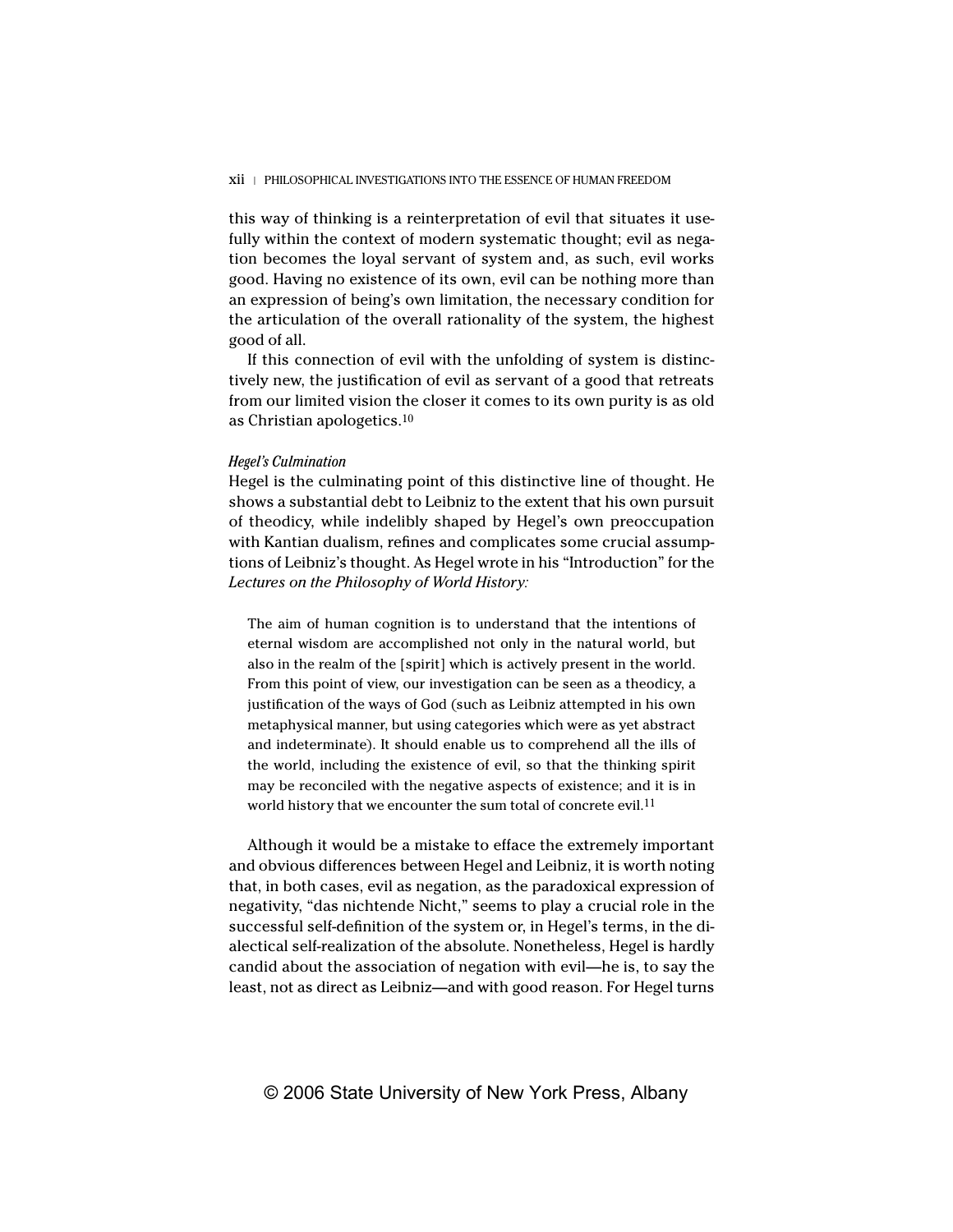the Leibnizian association of negation with evil and imperfection on its head in order to overcome this association and thereby rid his system of any traces of the difficulties immanent in the Leibnizian theodicy. Indeed, he gives negation a fundamentally positive dynamic role in the structure of his system, as the elusive and restless energy of thought itself, without, however, granting it any positive (i.e., finite) being of its own. This role is immediately complicated by its deeply ambiguous nature, a product of the profound conceptual transformation of which it is the beneficiary; in this respect, one has only to recall the remarkably polysemous description Hegel sets out in the "Preface" to the *Phenomenology of Spirit,* where he refers to the negative as an "ungeheure Macht," which is the "energy of thought, of the pure I."12 It is a "monstrous power" indeed that cannot be defined in any positive way other than by reference to what it brings about. But, to paraphrase Goethe's Mephistopheles, this power is still one that works good; it brings about its own dissolution in the end, the accession to the absolute.13 The problematic ambiguity of negation is purely Hegelian; it reflects the difficult transition from finite to infinite, from negation as limitation to negation as helpmate of the whole both views are possible, but one comes from the weakness of finite thought, while the other from the strength of infinite thought.14

Hegel directs the essential patterns of Leibniz's thinking to very traditional ends in that he construes evil to be a moment in the realization of the absolute that can be seen entirely differently and more benevolently with the advent of infinite thought; in other words, if one could see from the point of view of God or the God-like philosopher, one would see that evil is productive, that it really is a necessary moment in the positive labor of the self-realization of the absolute. Here is the essentially reconciliatory position so characteristic of Hegel, one that manifests itself explicitly in the *Lectures on the Philosophy of Religion,* where he equates evil with cognition, with the "cleavage" (*Entzweiung*) or contradiction, that is both a necessary aspect of cognition and one that is overcome in the dialectical *Aufhebung* through which a reconciliation of the contradiction is enacted.15

With this all too brief survey, we wish to make two central points about theodicy and the conception of evil developed to function within this theodicy.

First, it is evident that theodicy as conceived by the philosophers also presents a God suitable for the philosophers. While Leibniz tries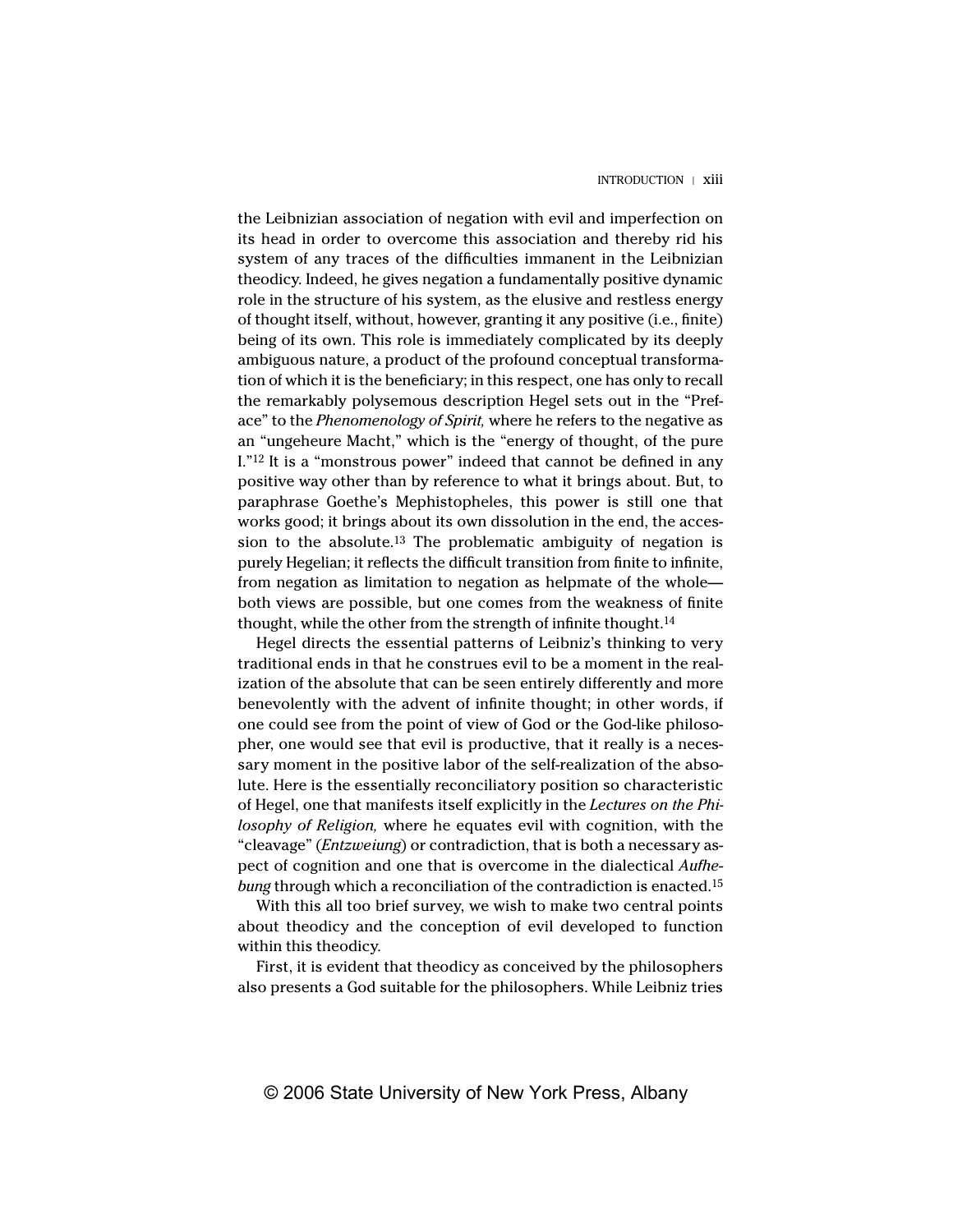to avoid the "lifeless machine" of Spinoza, his God has many more affinities with Spinoza's than one might think—the essence of God for Leibniz is very much pure rationality, God being nothing more than the fullest expression of systematic rationality, the *prima causa* and first origin of all that is. In Hegel, matters are none too straightforward, but God is still primarily a principle of systematic rationality, if in the Hegelian case, this rationality is dynamic and dialectical. Here it should come as no surprise that Hegel's most far-reaching systematic work is the *Science of Logic,* which endeavors to outline the selfrealization of the absolute as a logical process, that is, a process of thought, *logos* or *ratio,* coming to the fullest expression of its essential nature.

The upshot of this is that the philosophical attempt to demonstrate the rationality of the world is a bulwark support of modern science's drive to impose human authority over nature. In this respect, one could argue that the God of the philosophers is merely the instrument of a revolutionary coup d'état by which human reason takes hold of nature, and, in doing so, is exoterically justified by the accessibility of nature to human reason—theodicy becomes the tool of purely human ambitions for hegemonic mastery over an only apparently hostile nature.16

Second, the notion of evil that accompanies this profound (and profoundly veiled) anthropocentric system-building *eros* is a curious one, which shows its origins in the Christian tradition while also taking on a new role as a solid systemic citizen, a deceptive "source" of differentiation and systemic definition that serves the rhetoric of modern revolutionary philosophy. Why deceptive? Here negativity is made to have a positive dynamic energy—negativity fuels difference and transition, and this positive function risks conferring on evil as the purely negative a shadowy, only virtual positivity that menaces systemic integrity.

Finally, it is worth pointing out that the notion of evil as negation, as an ever unreal force, leads to obvious questions about the adequacy of this theodical project to the realities of human experience. If one may accuse Voltaire's *Candide* of being somewhat unfair to Leibniz, there should be little question that Voltaire's attacks must be taken into account because they do point out the gap between philosophical imagination and unavoidable reality. In this regard, all one has to do is ask a question, the very question that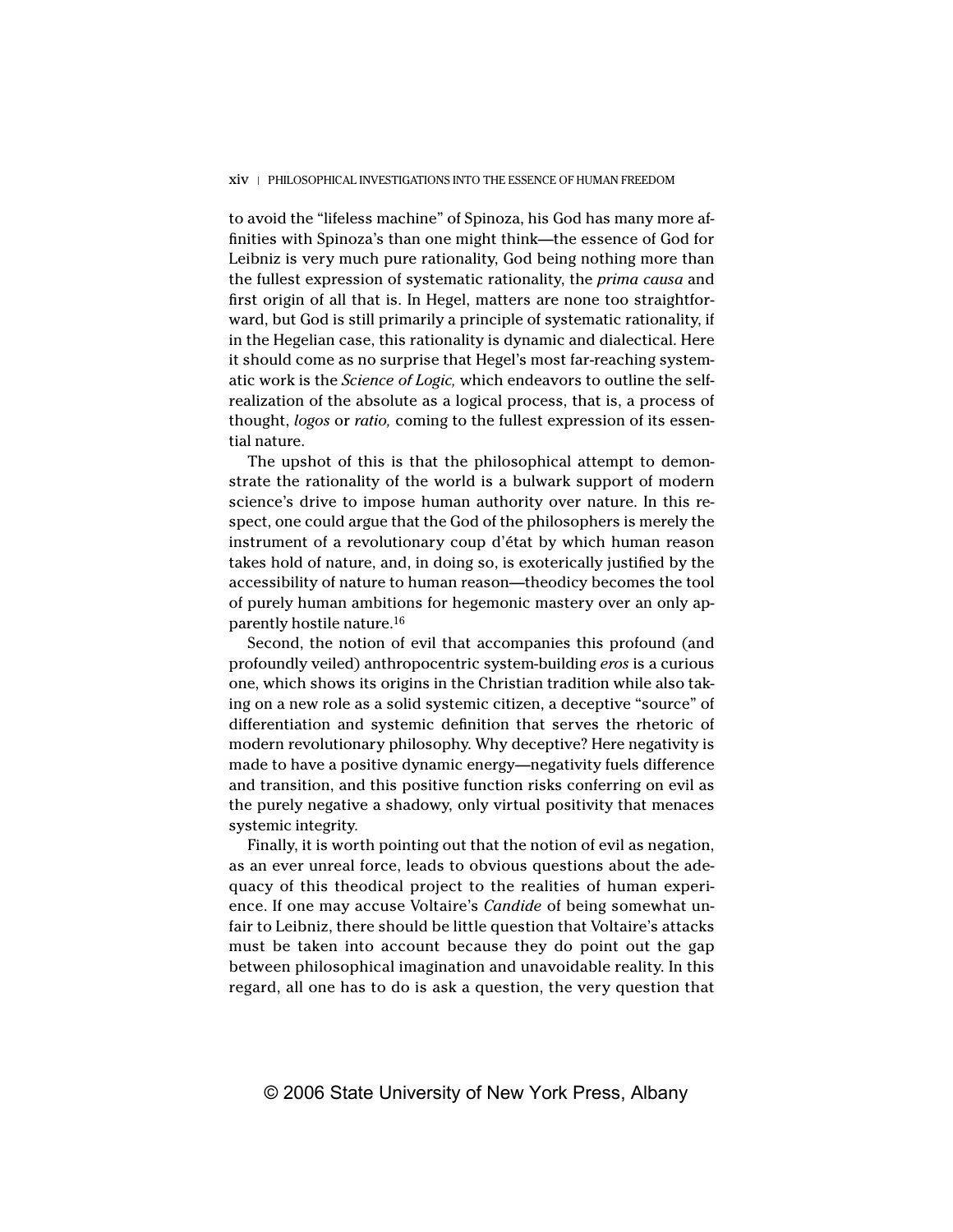haunts Raskolnikov in *Crime and Punishment:* What systemic good does a murder achieve? And who can think of this systemic good in an impartial way? Who among us can think with God? And what if this murder is itself systemic, a rude parody of the thesis that evil is a tool of the good, participating in a divine rationality that may be beyond us? Is this rationality not necessarily beyond us?17

## *The Kantian Intervention*

These questions are not merely insistent, they are definitive, and in modern philosophy a different way of dealing with evil exists alongside the theodical project we have just described that attempts a more adequate response to them. Kant is the crucial figure here; his exploration of radical evil provides the basis for the alternative theodicy of Schelling and represents a momentous break in the tradition in modern German thought that runs from Leibniz to Hegel; indeed, Hegel's focus on reconciliation may be interpreted as a most powerful reaction to Kant's refusal of theodicy.

Kant's thought finds itself in a particular bind.<sup>18</sup> He seeks to provide an adequate account of the nature of evil while not overturning the faith in science that theodicy has attempted to foster in the modern era. He partakes in the modern revolution while also attempting to deal with its "excesses of enthusiasm." Kant's attempt to justify faith in science is too complex and well-known to address here, suffice it to say that his daring project of delimiting the proper bounds of reason is guided by an apparently paradoxical intention: to defend and advance the authority of reason by having it engage in a critique of its proper realm of activity.19 But, in this respect, it is important to note at the outset that Kant decisively forgoes the route of theodicy as his famous brief essay, *On the Miscarriage of All Philosophical Attempts at Theodicy* (1791), attests. Instead, Kant develops his concept of evil within the context not of metaphysics but of morality.

This of course makes sense, since theodicy is a striving to explain the function of evil with relation to God. Whether that be the traditional God of the theologians or the God of the philosophers, the purpose of theodicy in either case is ostensibly directed toward the whole first and only latterly toward the role of human beings within it. Kant removes the focus of philosophical investigation away from God to human beings. Hence, evil for Kant is an essentially human problem to be dealt with in the sphere of morality. This is an exceedingly bold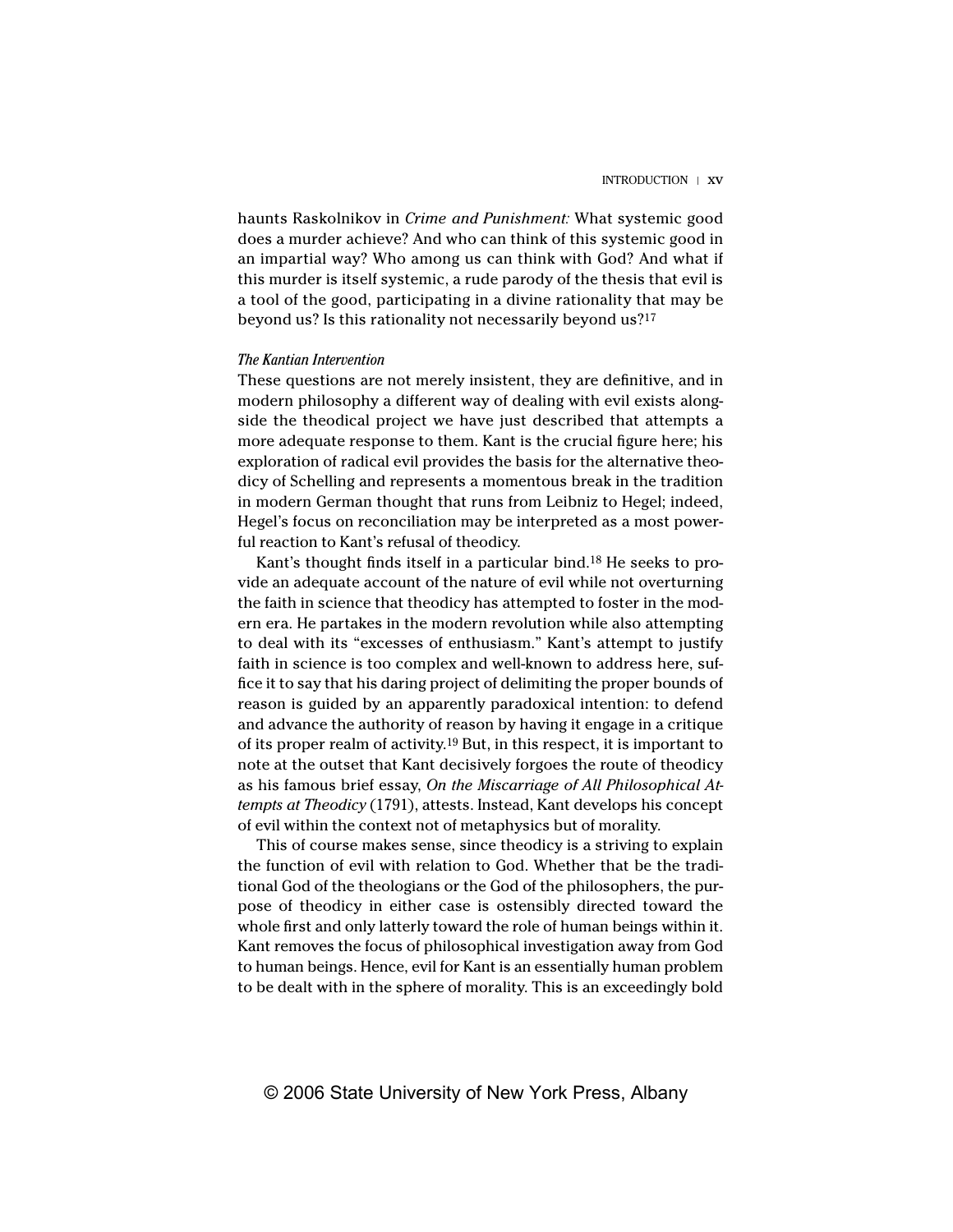move and one entirely consistent with Kant's project of autonomy while also showing in great clarity the difficult ambiguities that attend this project and have led to long and complex debates over Kant's position: whether he celebrates a notion of autonomy that essentially replaces God with human beings or whether he is engaged in renovating (and thereby restoring) the relation of God to human beings.20 The key problem here, as Schelling understood so well, is one of freedom. For Kant, freedom is the highest goal of modern thought and must be presupposed if moral agency is to have any meaning for human beings.

Kant's thinking about radical evil introduces evil as a propensity (*Hang*) in human beings that is basic (i.e., radical, reaching to the root or *radix*) and ineradicable. In doing so, Kant seems to confer on evil a status that had hitherto been denied it, the status of positivity—no longer is evil simply that which is not. Now, indeed, evil can be a positive guide for action. But one has to be careful to set out the various elements of Kant's complex teaching in order to avoid substantial misunderstandings and thereby distort Schelling's own attitude toward Kant.

The most important aspect of Kant's conception of radical evil is to assert that evil can be a guide for action. But the exact nature of this guidance needs to be made clear. The traditional notion of evil as deficiency or a wont of perfection suggests too that evil can be a guide for action but only based on the deficiency or frailty of the actor or agent, and this deficiency was typically associated with matter and, thus, with our material selves and the host of inclinations or motivations connected with them. Evil as a guide for action in this sense meant nothing more than succumbing to such inclinations.

To read Kant in this way is problematic. Kant does not associate our physical inclinations and motivations with evil, and one of the primary reasons for this is that they are not in themselves subject to moral judgment until there is a notion of choice involved. Indeed, if there is no notion of choice involved, if someone acts wholly in accordance with physical inclination, it is very hard to discern any notion of agency at all (something that Sade was quick to notice and exploit).21 Agency can only be invoked if there is an underlying freedom that allows for choice, and it is one of the most powerful aspects of Kantian thought to insist that this freedom, precisely as freedom of the will, is the *sine qua non* of moral existence and that,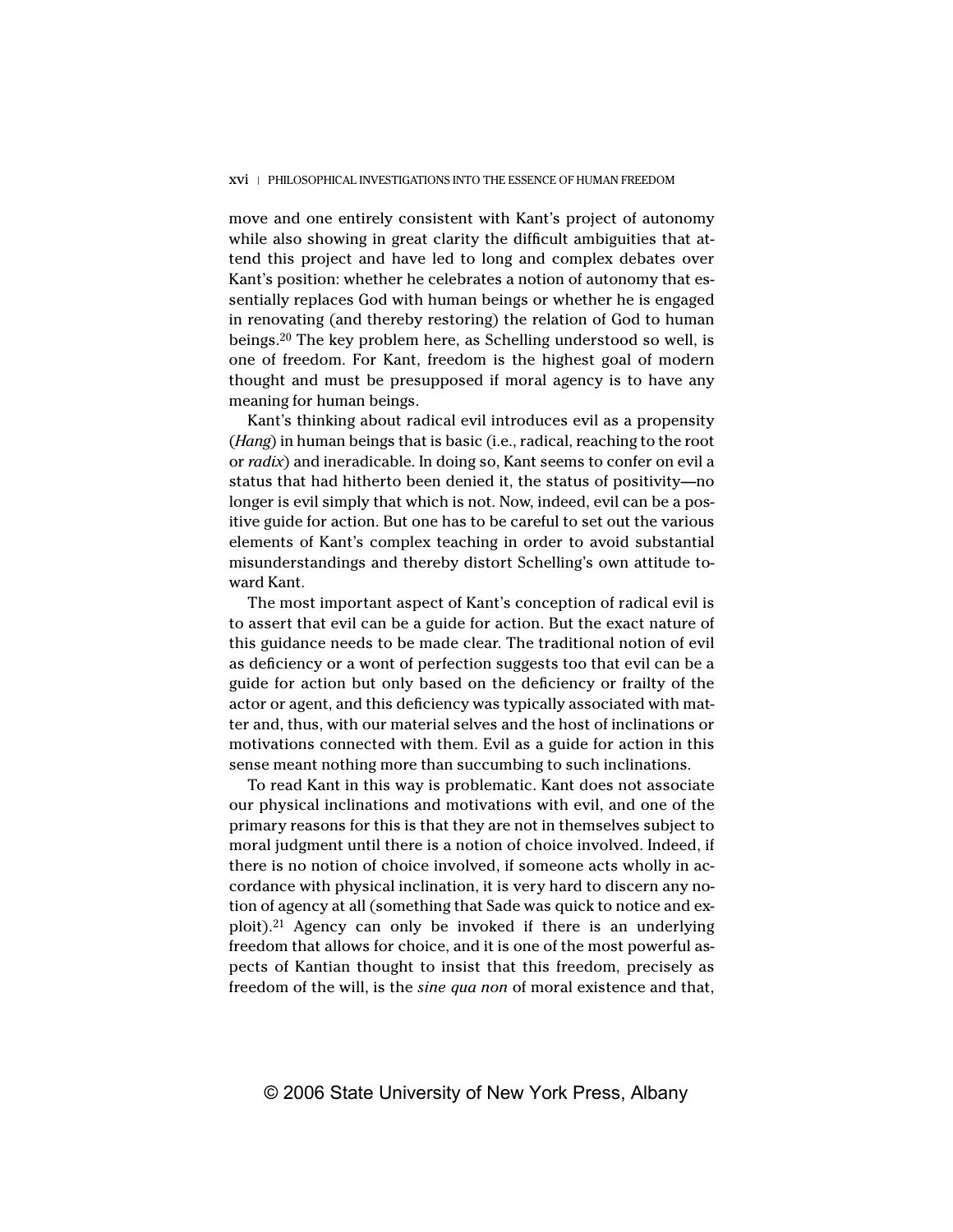without such freedom, it is quite difficult to understand how moral action could be possible in any way.

Kant maintains that there is choice, and that this choice determines the moral nature of the actions. What kind of choice is this? Choice always implies criteria on which a choice can be made, and for Kant these criteria are weighed rationally. If the choice is one that pursues rational ends for the sake of those ends, it is rational and good. If, however, the choice is one that pursues ends, whether rational or not, for any other sake, then the action is evil. To explain this, it is necessary to investigate Kant's moral theory in somewhat greater detail.

A good choice is one that pursues rational ends; it is exercised for the sake of the moral law, for the sake of duty, and both duty and law are universal in so far as they are the products of reason in the form of a categorical imperative, an imperative that by its very nature must be universal. An evil choice is one that is exercised for the sake of inclination, that is, the inclination of a particular individual. And this inclination, as personal, subjective, and deeply contingent, is thereby turned into a maxim of action that subordinates to its particularity the universality contained in the moral law and duty attached to it. For Kant, radical evil is precisely this chosen subordination of that which is universal to that which is particular, of the inherent universality of reason to the inherent particularity of personal inclination. This reversal of the relation between universal and particular is the "perversion" at the heart of Kant's conception of radical evil, and it represents a very powerful innovation in the tradition, since it insists on the primacy of choice and the autonomy of the subject that can act positively in an evil manner.

In looking at evil as the pursuit of one's own inclinations over those of duty or the moral law, Kant comes rather close to his great predecessor and teacher, Rousseau. In condemning the subordination of the whole to the part, the will of the many to the will of one, Kant seems to follow what Rousseau says in Book IV of *Emile:*

. . . the good man orders himself in relation to the whole, and the wicked man orders the whole in relation to himself. The latter makes himself the center of all things, the former measures his radius and keeps to the circumference. Then he is ordered in relation to the common center, which is God, and in relation to all the concentric circles, which are the creatures.<sup>22</sup>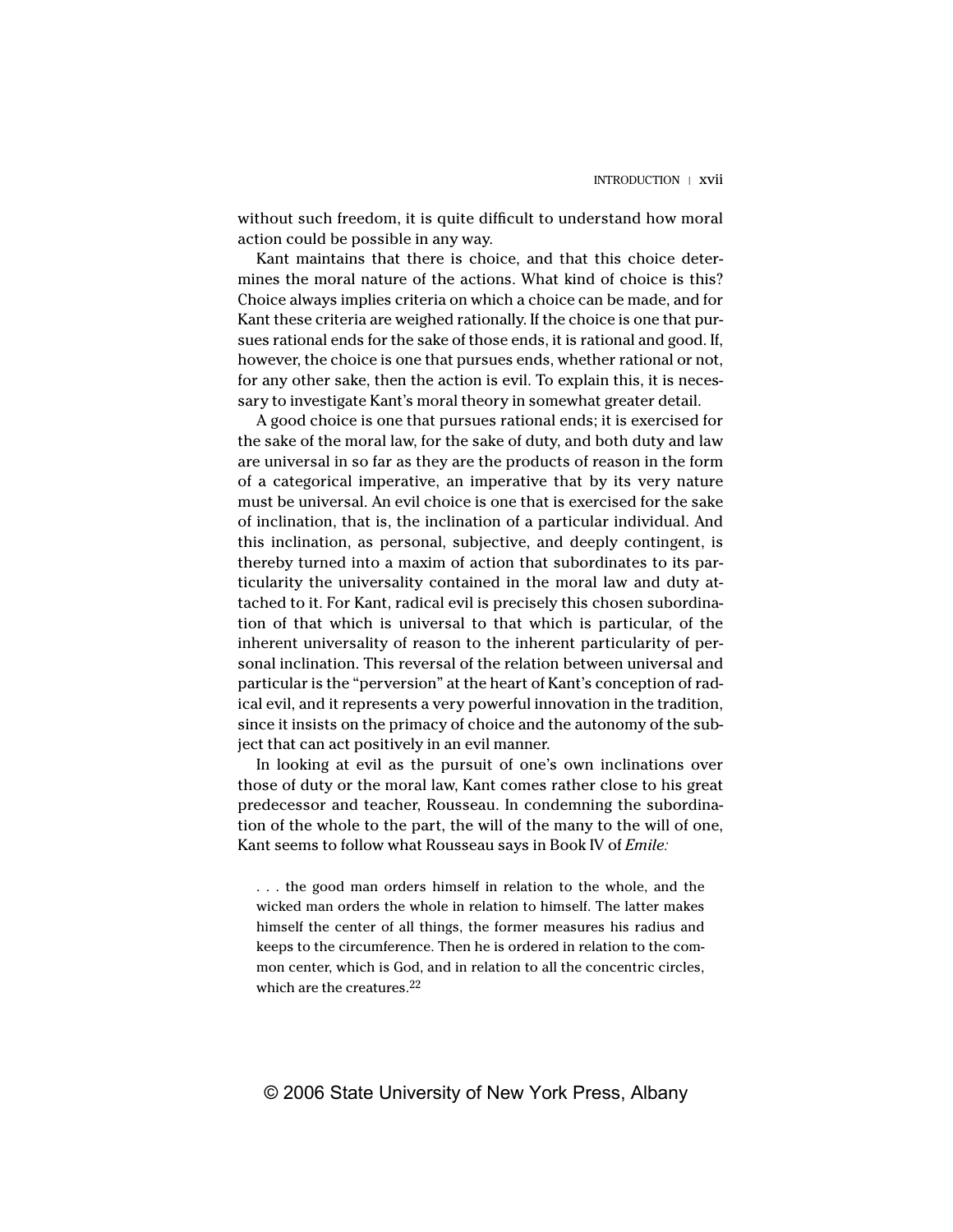### xviii | PHILOSOPHICAL INVESTIGATIONS INTO THE ESSENCE OF HUMAN FREEDOM

The importance of Kant's concept of evil for our purposes is its expression of the power in human beings to do good or evil and the placement of that power in the will. Evil is no longer merely a lack, a parasitic negation, but a force than can threaten to subvert or pervert the claim to structure and coherence of the moral law that binds free individuals together; the basic character of evil, then, is that, in contravening the moral law, it seeks to become a law of its own.23

Yet, there is an additional problem in Kant's account of radical evil that is not only quite relevant for Schelling but also for a better grasp of the basically divided nature of Kant's thought, a division which Hegel sought to solve in one way, and Schelling in another.<sup>24</sup>

The freedom to choose to act according to maxims either in accordance with or contravention of the proper hierarchy of universal and particular, of the moral law and personal inclination, is a curious one. For how can there be a propensity for evil in a being that must in some sense always be completely free? Specifically, if human beings are free to act either for good or evil, how can they be said to have a propensity to act for the evil—does this propensity not restrict their freedom; indeed, does this propensity not suggest that they are not free at all?

Kant does try to address this issue by creating a notion of moral disposition (*Gesinnung*) that "inclines and does not necessitate," but ultimately the problem remains: How can one consider someone as good or evil, as having a propensity to either without undermining the notion of freedom or spontaneity essential to autonomy? In other words, how can one reconcile the kind of radical autonomy that is of the very essence of Kant's philosophical project with the notion of character, disposition, or any other limiting qualities? For some commentators this attempt to combine Aristotelian *hexis* with Kantian spontaneity is misguided and, by its very nature, destined to failure, for others, like Goethe, it indicates Kant's peculiar form of esotericism whereby he attempts to clothe his revolutionary pursuit of autonomy in the guise of a variant of traditional notions of original sin25; for still others this awkward combination of innate quality with freedom points to the greatest incoherence of Kantian thought, the attempt to derive necessary rules from freedom, a problem that has been otherwise referred to as the "Kantian paradox" or which has been seen as the clearest indication that the Kantian project is inherently unstable, a tissue of ambiguities concealed by a conscious rhetoric of concealment.26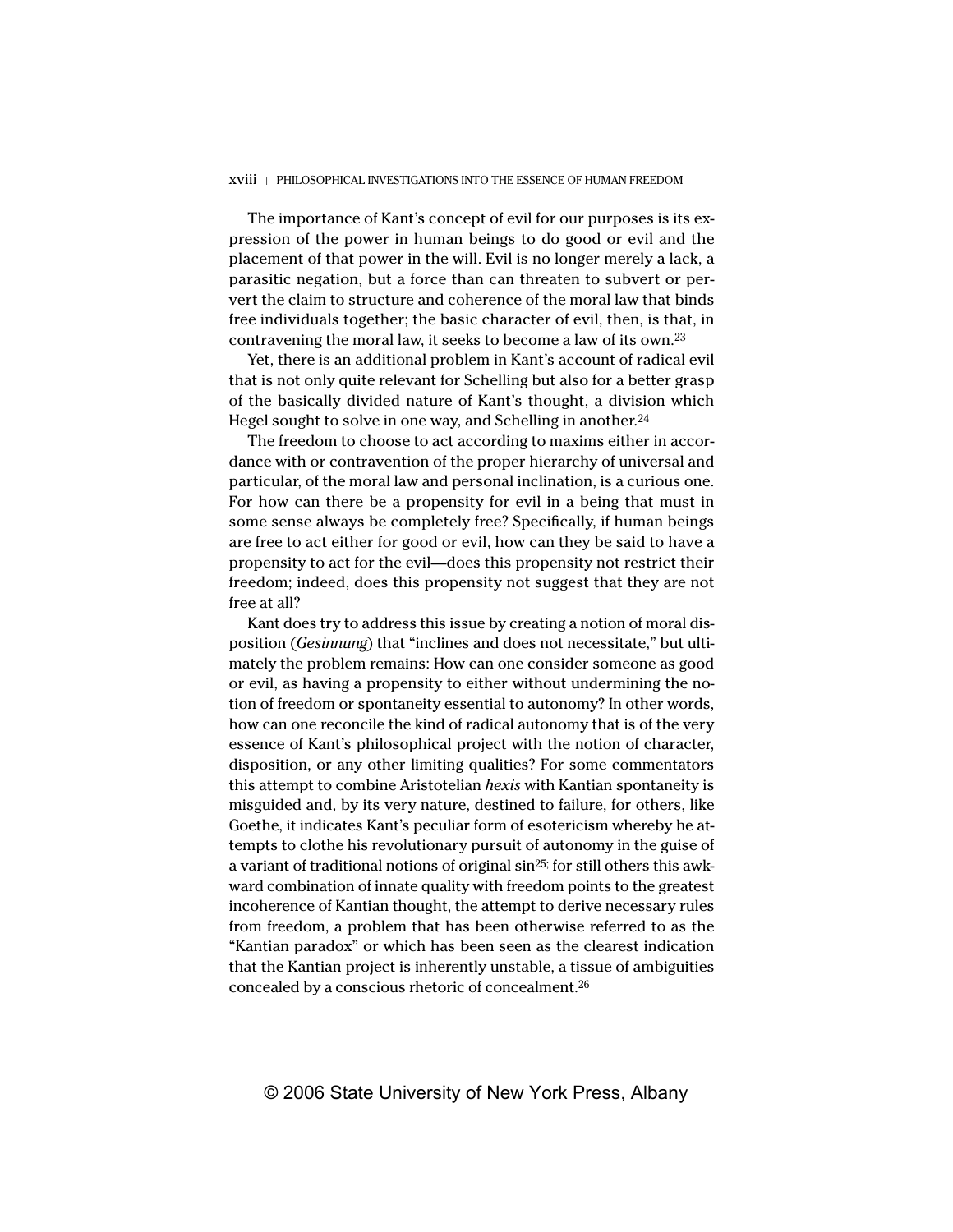All these cases turn on Kant's apparent intention to combine autonomy and spontaneity with some notion of inhibitive normativity, the inherently problematic creation of an identity that defines but not to such an extent that freedom is ever relinquished. Schelling works through this difficult combination of necessity and freedom with great daring and skill in his attempt to explain evil in the *Philosophical Investigations,* and his response is very much determined by the problem that Kant's own thinking isolates; for Schelling attempts to place normativity in the very essence of the whole, in God, while leaving to human beings the freedom to ignore or subvert that normativity. If radical evil in Kant places a certain kind of question mark behind his thinking about autonomy, suggesting a pessimism about human beings that courses through all of Kant's thought, Schelling, in striving to overcome that pessimism, takes it to a more dangerous brink, an "abyss of freedom," that Kant could not have countenanced.

# *Schelling's Response*

To this point, we have outlined major conflicting tendencies regarding theodicy that Schelling tries to face squarely in his *Philosophical Investigations.* Let us bring the various strands of our discussion together now in order to give a brief account of the complex problem Schelling seeks to solve.

On the one hand, Schelling perceives with his customary acuity the utter inadequacy of conceptions of evil designed—or so it may seem—to serve the ends of theodicy, of a justification of the world as friendly to the modern pursuit of hegemony. On the other hand, Schelling also perceives the danger in Kant, that Kant's repudiation of theodicy, coupled with his development of a more far-reaching concept of evil, cannot help but put in question the place of human beings in the world, in turn opening the way for radical assertions of the world's ever frustrating inscrutability.

The great gamble of the *Philosophical Investigations,* its central striving, is to affirm both the project of theodicy and the more powerful concept of evil that Kant developed. What Schelling seems to have understood is that the unreality of the privation concept of evil is just as much an admission of the frailty of theodicy as the adoption of a more powerful concept of evil, one that does not serve any systemic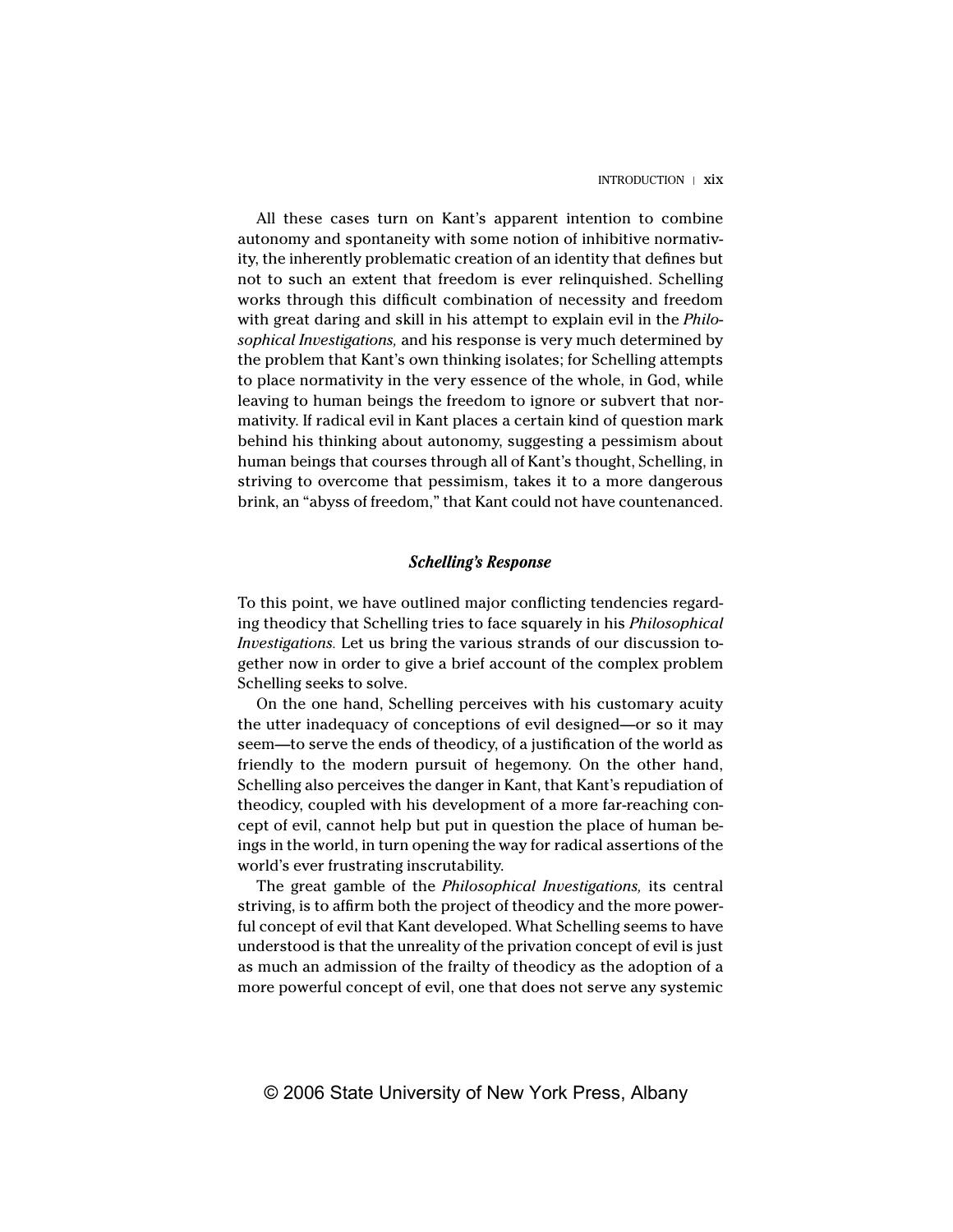purpose, which cannot be contained but at any given time threatens to burst the bounds of system. And here is one of the central points of Schelling's approach, that evil introduces a necessary imbalance into the system of the world, that this imbalance is itself the origin and life of the system, the impulsion to the self-revelation of the absolute or God. Yet, evil is not on that account a good systemic citizen, it is essentially chaotic or anarchic and, as such, it always threatens to turn system to its own ends, to make system its servant; precisely this terrible tension is the essential medium of life, of the organic struggle of forces that constitutes the true basis of the whole. Vitality becomes the highest value, a vitality that exists only because of the ceaseless struggle of forces.

Schelling builds these points out of an unusual interpretation of the whole as resulting from the union of two different (and largely opposed) ways of being, ground and existence, an interpretation ostensibly derived from his explorations of nature.27 It is important not to underestimate the innovative character of this distinction which Schelling's own explanatory apparatus, the association of ground and existence with darkness and light, tends to confuse by suggesting an affinity with traditional notions of chaos and order, nothingness and being, or infinite and finite. Since this distinction both depends on, and departs from, the expected usages of the metaphysical tradition, we need to look at it on its own merits, considering ground as a principle of inwardness or contraction and existence as a principle of expansion—ground tending to retreat into darkness, existence tending toward light as an essentially creative unfolding.28

This conflict emerges mysteriously with the word, the utterance of the *logos* or *ratio,* which is the self-revelation of the pure light, the pure principle of form and intelligibility that is God. In this regard, what is so surprising and puzzling about Schelling's account of the emergence of the word is the apparent arbitrariness of it. While Schelling does claim that the word must reveal itself, he does not explain why it must reveal itself. Nor does he offer an account of why the word emerges in any specific beginning. In both cases, Schelling avoids explanations because they would limit God's freedom. But this limitation presents a striking problem.

Slavoj  $\tilde{Z}$ ižek has rightly called attention to this problem,<sup>29</sup> that the point of beginning in Schelling has the character of the arbitrary, and this is a very important problem because Schelling quite strikingly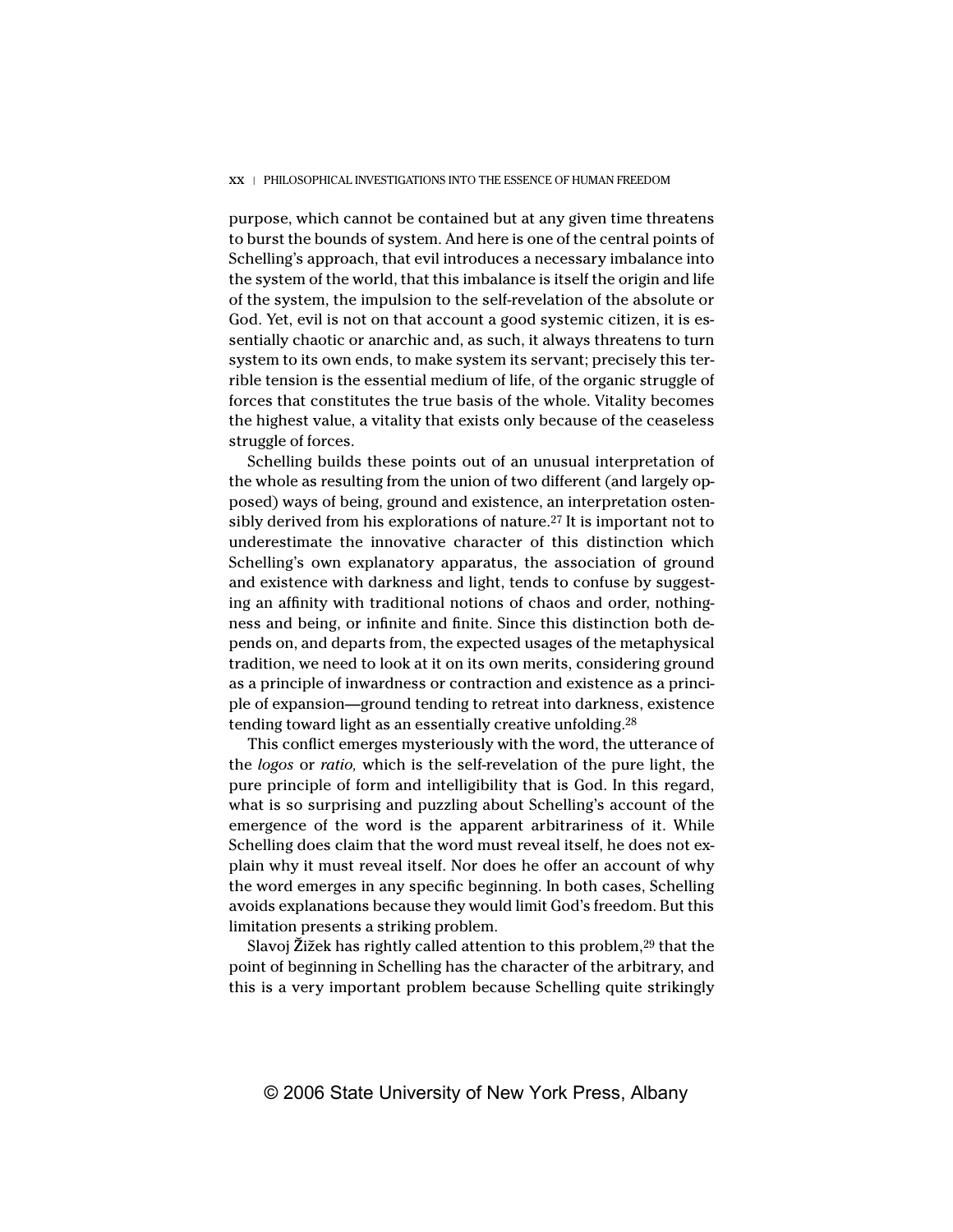departs from the orthodox notion of divine necessity; namely, if God is as he must be, then he cannot not have been or been in a way other than he is. But Schelling tries to play a careful dual game here. He suggests, in line with the tradition, that God always is even when that "is" refers to a presumably "dormant" being within the ground. The emergence of God by means of the ground is not in fact the transition from nothingness to being (hence, the caution about conflating Schelling's terms with traditional conceptual distinctions) but the point of revelation of a being that in some sense was always already there, even if "dormant"; here it is also important to stress that the ground only emerges with the revelation; it is in fact the latter's very condition of possibility.

The fact is, however, that the point of God's emergence does seem arbitrary and this arbitrariness points to a troubling concern, since the inchoate remainder in the ground persists as a threat to undermine the integrity of God's existence, his logos-being or emergent rationality—it remains as a darkness from which God cannot seem fully to extricate himself, despite Schelling's ambivalent and questionable protestations to the contrary (especially toward the end of the *Philosophical Investigations*). Simply put, Schelling's attempt to reconcile God's necessary nature with his freedom is beset with fundamental conflict and reveals one of the central ambiguities in Schelling's thought: God seems to play a delicate balancing act in his own selfrevelation, which both *may* (as conditioned by the ground) *and must not* (as somehow overcoming this condition) end in a disastrous contraction back into the ground.30

This supposedly impossible possibility of disastrous contraction is of such importance because Schelling transposes the struggle in God, whose outcome, however unsure, *must* nonetheless "express" God's triumph, to human beings as the highest form of creaturely being, as the ultimate reflection of God's nature in the hierarchy of creation. This transposition is indeed the way of defining the dependent and independent aspects of human beings, dependent because human beings emerge from the ground in God, independent because the ostensibly necessary unity of ground and existence in God becomes their possible disunity in contingent human beings; for, if ground remains a condition in God, it need not do so in human beings. In other words, the ambiguity merely hinted at as an impossible or negative possibility in regard to God, becomes very explicitly possible in regard to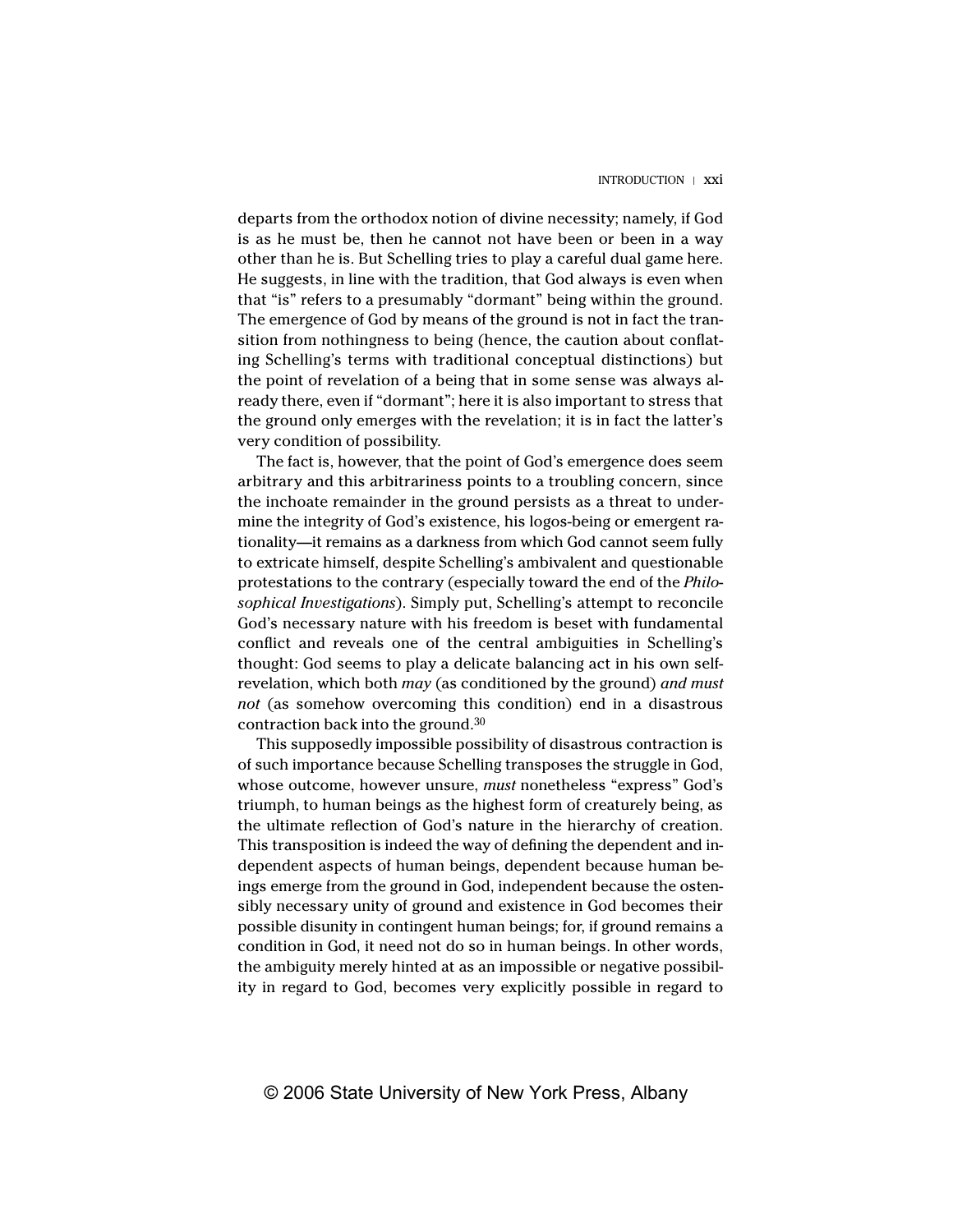human beings whose contingency makes them the site of incessant conflict, nature's struggle with itself. If God is that in which existence triumphs over the ground, no matter how perplexing or unconvincing that triumph may be, in human beings this triumph is simply never secure at all, and those cases where human action is dominated by the contracting principle of ground are expressions of evil; evil being a perversion of the relation of ground to existence in which ground as the selfish (and self-conscious or "rational") will of the individual seeks to turn the whole to its own advantage, to make of the whole a pliant servant, to be no longer a condition of the revelation of the whole but that for which the whole is conditioned—in a word, it seeks to become absolute.

**Žižek refers to this perversion of the relation of ground and exis**tence as the creation of a *universal singularity* and goes on to say:

Man is the only creature which can elevate itself to this duality and sustain it: he is the highest paradox of *universal singularity*—the point of utmost contraction, the all-exclusive One of self-consciousness, *and* the embracing All—a singular being (the vanishing point of *cogito*) which is able to comprehend/mirror the entire universe . . . with the appearance of man, the two principles—Existence and its Ground—are posited in their distinction, they are not merely opposed to each other: *their unity also has to be posited*—that is to say, each of them is in the same breath posited as united with its opposite, as its opposite's inherent constituent. In other words, from the previous *indifference* of the two principles we pass to their *unity*—and it is here that we encounter freedom as freedom for Good and Evil, since this unity can take two forms, the form of the true or of the perverted unity  $\dots$ <sup>31</sup>

What Žižek calls a universal singularity can be vividly clarified by reference to Sade, whose work could act as paradigmatic of Schelling's bolder characterization of evil.

Simone de Beauvoir's famous essay "Must We Burn Sade?" (*Fautil brûler Sade?*) makes precisely this point, that Sade's entire oeuvre is aimed at transforming his singular singularity, all the more shocking for its bizarre and brutal features, into a universality, claiming more or less distinctly and clearly that the "polymorphic" perversity his novels never tire of depicting in myriad profusion is actually an accurate portrayal of the true nature of human beings,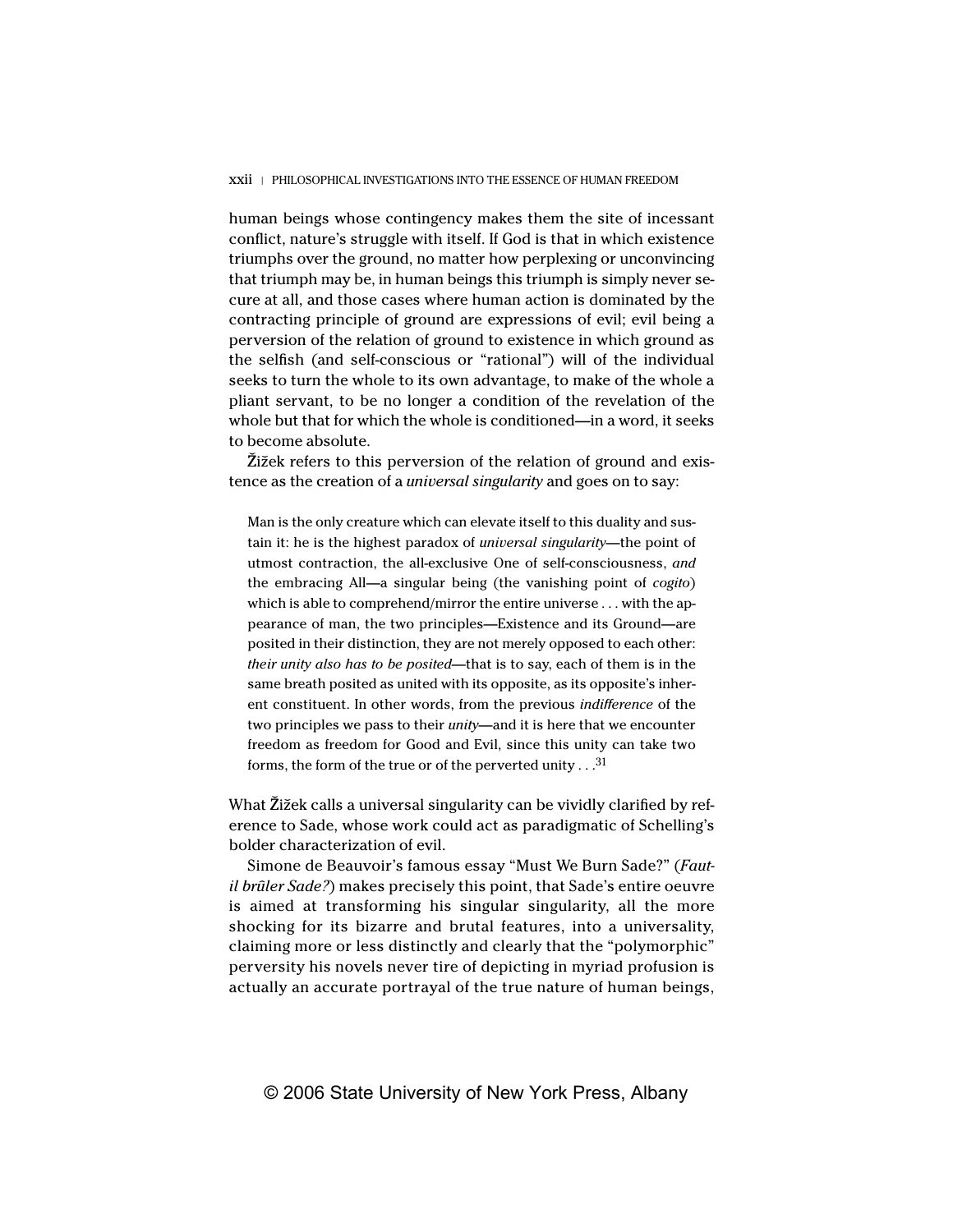provided we are free and courageous enough to accept this nature.32 In Sade's world, the passions of the body rule with the active collaboration of the mind; the most brutal acts are "spiritualized"—"elegant" form being conferred on them—and they are the subject of careful, ostensibly "learned" disquisition, the true "torch of philosophy." Indeed, this "spirituality" first lends interest and piquancy to the passions, as if their products could be the subject of exquisitely precise mathematical deductions brought forth into the most monstrous sensual form. Nothing could be more exemplary of Schelling's expression of a kind of evil which is the product neither of a lack nor a deficiency, but rather of a positive, vital force, one in which all the powers that are typically associated with the good, such as rationality, rigor, and probity, come to serve the most brutal and selfish impulses, the ever varying whims of physical desire, of the most "earthly" appetites.

Here one glimpses the deeper movement of Schelling's thought along with its powerful affinity with Kant; for the subordination of reason to the advocacy of the body, its serving as an instrument for the complication and elaboration of the body's necessarily selfish pleasures, is the ultimate affront to reason as inherently universal, as authorizing a categorical imperative—once the body's dictates become categorical imperatives, nothing but the most extreme rejection of the universal as such, as something to which all could assent, is achieved. This brings us back to the Sadean revolutionary who deploys all the resources of reason in service of the most particular, evanescent and selfish interests and, what is more, clothes those selfish interests in the guise of universal principles, this being a part of the titillation his perversions provide—here is the will to power gone mad, the possibility of the universal as something that is inherently egalitarian fades away, and all that can remain is the imposition of the universal by force as a *proton pseudos,* the more or less arbitrary basis for the ascent of the particular to universal hegemony or, as Wirth says, for "the propensity of the creaturely, as the child of the super-creaturely, to shun the abyss of its origin and the abyss of its future and move towards itself and affirm the presence only of itself."33

Now, one may interject that Schelling's thinking as described here really does not seem to differ all that significantly from the notion of radical evil Kant develops. Schopenhauer certainly saw it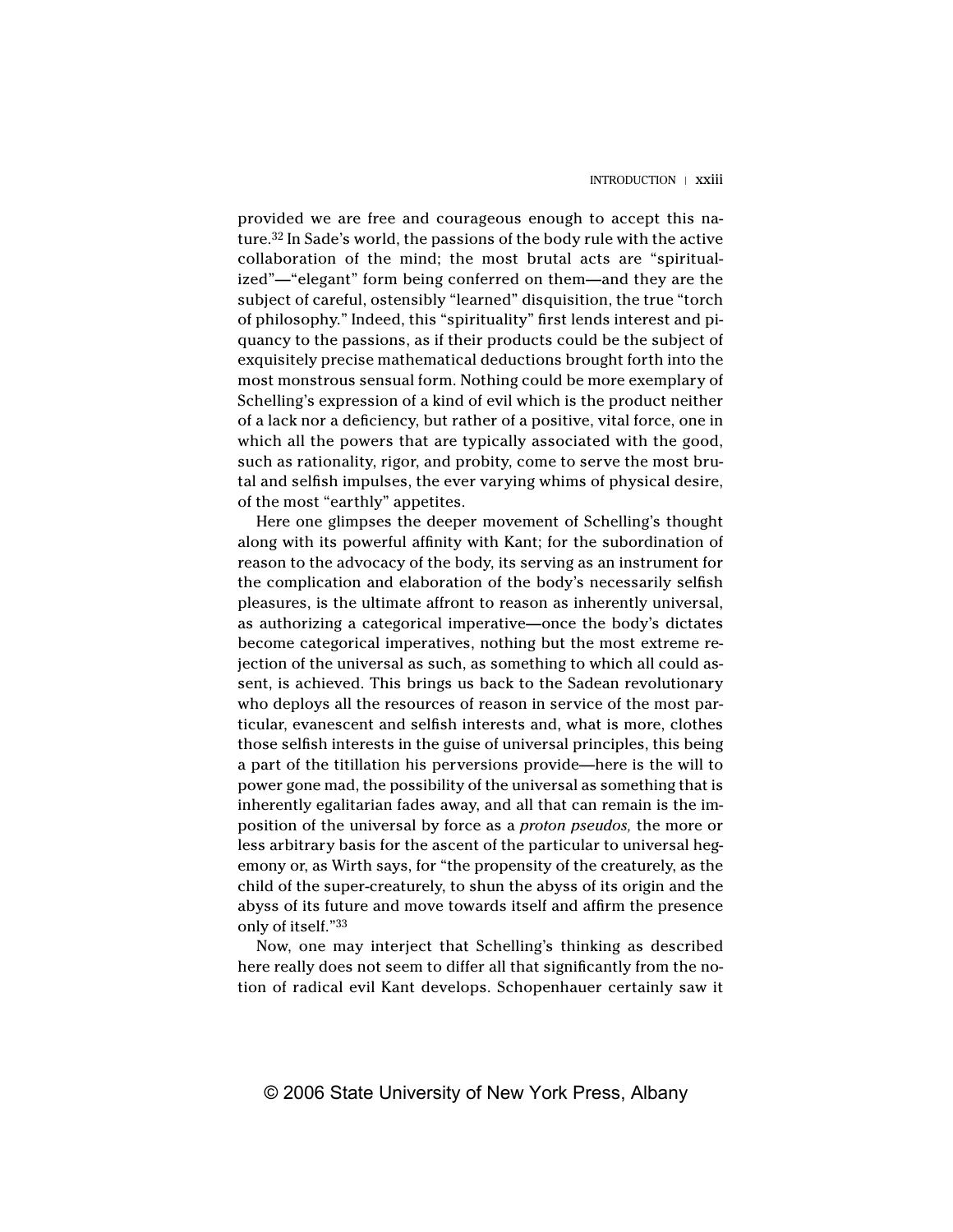this way and, in his typically vituperative manner, criticized Schelling for merely rehashing what Kant had already said more clearly and consequentially. But here Schopenhauer is surely wrong because he fails to acknowledge—or tacitly rejects—the way that Schelling returns evil to its status as a fundamental aspect of being and not only of one being. In other words, by transposing the divine structure onto human beings, Schelling immediately ties the whole to the part, whether in harmony or conflict and, in so doing, avoids the division of the concept of evil into metaphysical and moral spheres—here the moral is the metaphysical and vice versa. Schelling thereby returns the question of evil to its wider ontological context while incorporating the stronger concept of moral evil he found in Kant.34 This combination lays the foundations for reviving the problem of theodicy by combining a palliative normativity that legitimates the whole with a force that threatens actively to undermine all normativity.

# *The End of Theodicy?*

What concept of theodicy does this combination create? Commentators may be divided as to its exact nature, but almost all agree that Schelling is working within the traditional confines of theodicy. They note that the transposition of an apparently stable structure in God to human beings as an unstable structure absolves God of responsibility for evil and, thus, fulfills one of the primary conditions of theodicy.35 But they also note that the transfer of the locus of evil to human beings as a positive concept still leaves the question open of why God should permit this evil in his creation, a sort of evil that, by its very nature, presents a challenge to God—as a positively negative concept, evil now seems to have a far greater power because it always threatens to undermine God. Evil is no longer an obedient servant but a surly and dangerous one who seeks to rid himself of his master.

The commentators' difficulty stems from nagging doubts about whether the attempt to combine traditional theodicy with a much more aggressive concept of evil, one that seems to make a mockery of theodicy, is in fact possible. From this standpoint, it seems that Schelling's daring combination of incompatibles in fact fails. Even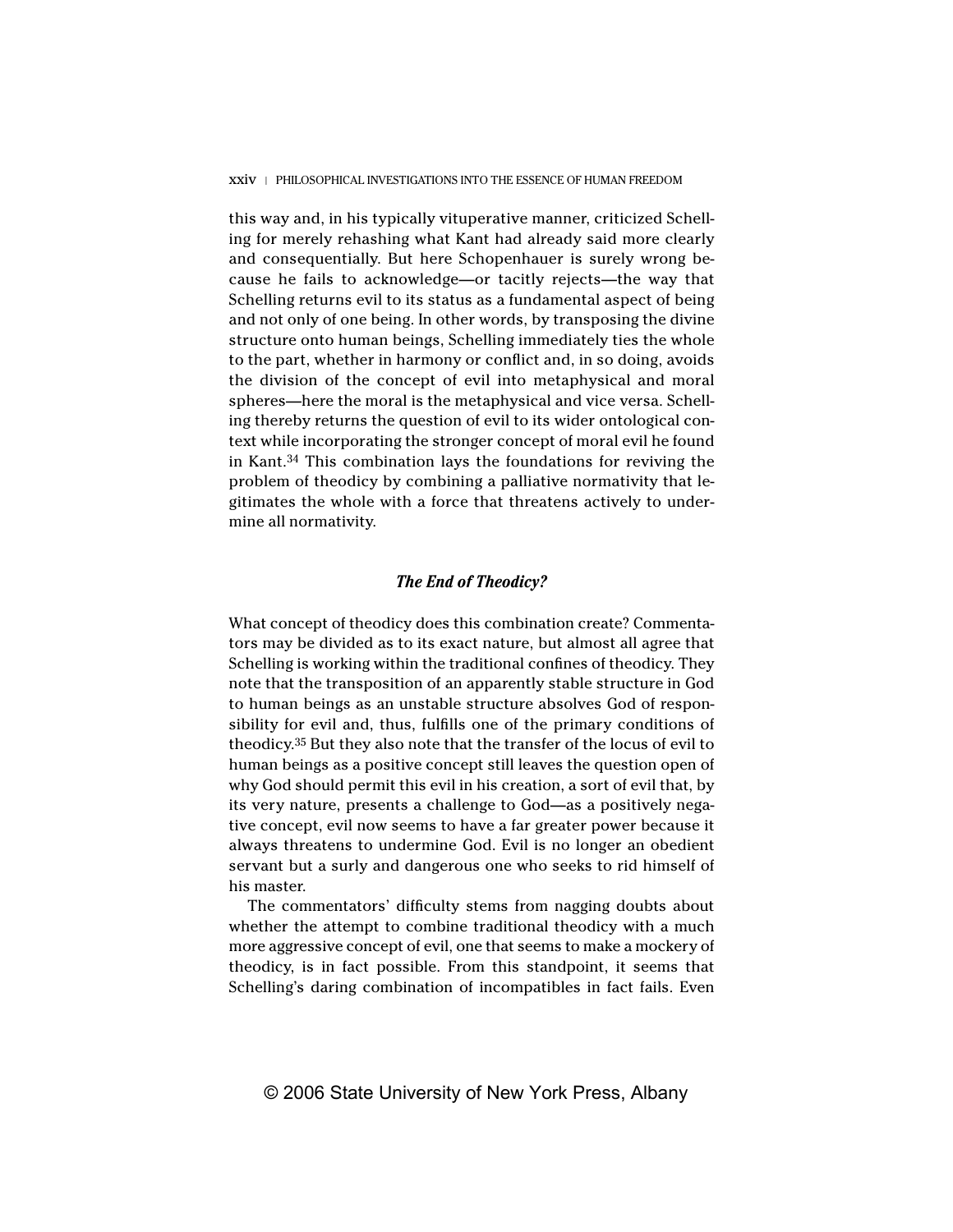Heidegger, one of Schelling's most formidable (and, at least initially, sympathetic) readers, sees Schelling's failure precisely in his attempt to remain within the tradition of theodicy, and for Heidegger that means systematic thought, while asserting a much more generous account of freedom and the reality of evil that is inseparable from it:

That is the difficulty which emerges more and more clearly in Schelling's later efforts with the whole of philosophy, the difficulty which proves to be an *impasse* (*Scheitern*). And this *impasse* is evident since the factors of the jointure of Being, ground and existence and their unity not only become less and less compatible, but are even driven so far apart that Schelling falls back into the rigidified tradition of Western thought without creatively transforming it. But what makes this failure so significant is that Schelling thus only brings out difficulties which were already posited in the beginning of Western philosophy, and because of the direction which this beginning took were posited by it as insurmountable. For us this means that a second beginning becomes necessary through the first, but is possible only in the complete transformation of the first beginning, never by just letting it stand.36

Heidegger suggests that the very dissonance Schelling discovers in the *Philosophical Investigations* simply cannot admit of reconciliation with the notion of system, that it leads to the final destruction of this notion since it shows with unparalleled acuity that which system must ignore or sacrifice in order to maintain its own legitimacy. This fundamental freedom, a freedom that cannot be possible other than as an affront to system, refuses to obey, for this refusal is its very essence, an essence that is expressed by the ground and the anarchic impulse it "contains"; hence, any system must also seem to be merely a fiction, a "ruling by fiat" whose authority can never be absolute, can never achieve the apparent calm of Leibnizian reason or Hegelian reconciliation.

Žižek comes to a view that is not that much different but strikes more directly at the key problem of contingency. As we noted before, the apparent contingency lingering in the emergence of the word must cast a long shadow on any attempt to assert even God's necessity; indeed, this is the most sensitive point of the entire analysis. How can God's emergence into existence be both necessary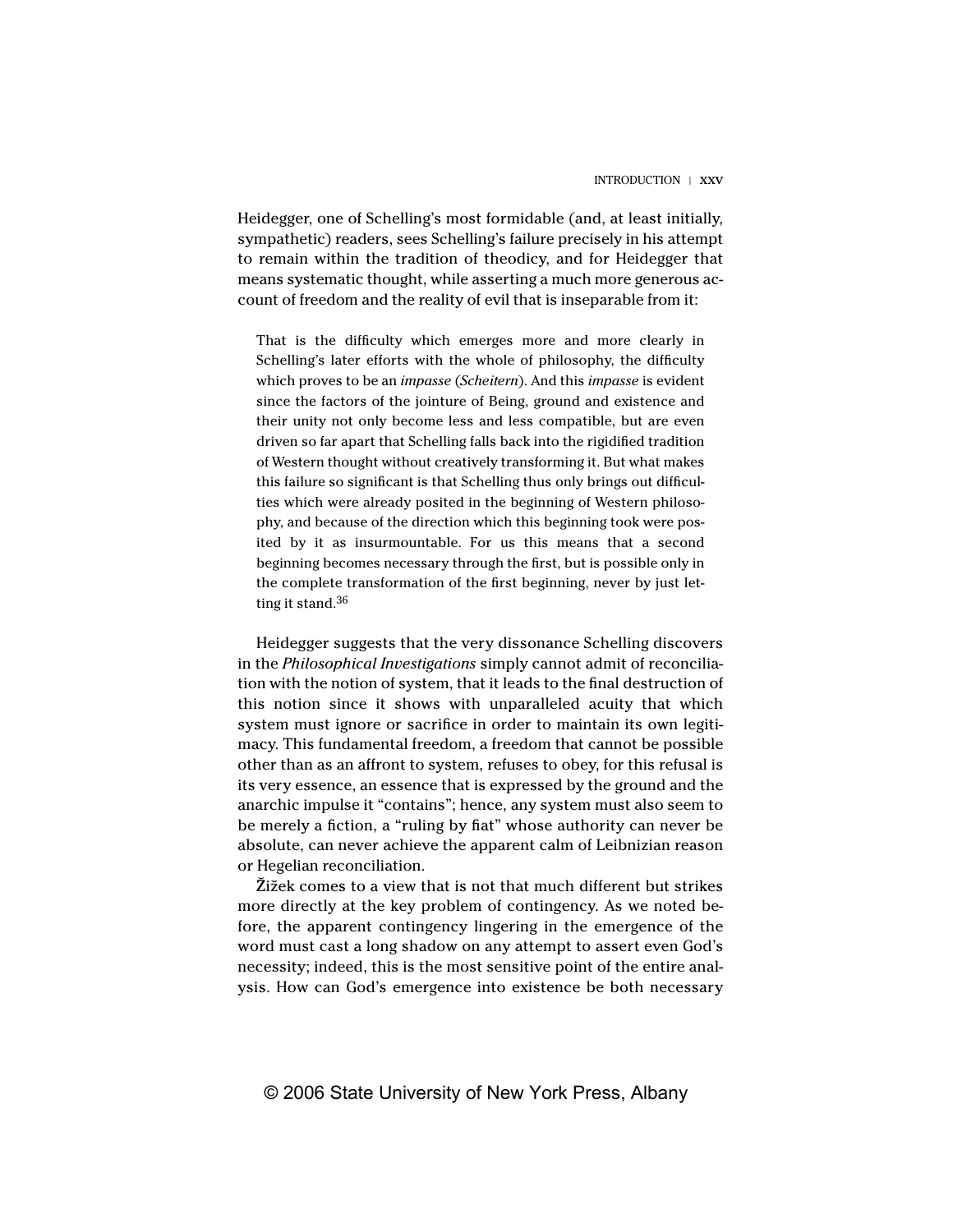#### xxvi | PHILOSOPHICAL INVESTIGATIONS INTO THE ESSENCE OF HUMAN FREEDOM

and contingent: In other words, can a coherent concept of God successfully, that is, harmoniously, combine necessity and freedom? And if, indeed, God's emergence into existence is somehow necessary and free, does this necessity not in a very significant way undermine the homology between God and human beings that Schelling is otherwise careful to preserve? One might argue with some justice that this difference is so immense that it vitiates the entire comparison and points to what seems to be an indelicately forced aspect of Schelling's thought, a purely dogmatic and, as such, seemingly arbitrary desire to preserve the most important elements in the tradition of theodicy against an analysis of human being that cannot but destroy them.37

From this point of view (and perhaps this point of view only) one is hard pressed to distinguish Žižek from Heidegger in regard to the essential thrust of argument, since both identify the basic frailty of Schelling's attempt at reconciliation in the problematic nature of his assertion of a homology between God and human beings that seems to admit of its own impossibility and, in doing so, tends to undermine the identity between God and human beings that must be the crucial foundation for any form of theodicy. If God is simply not like human beings, and the question of necessity and contingency raises the specter of this difference like none other, there may be no way to reconcile the two, and no way to explain how all the qualities that are intimately connected with God could in any way be connected with human beings other than as useful fictions or projections that are indistinguishable from fictions.

## *Coda*

But a different view may be argued if one risks the conjecture that Schelling in effect redefines theodicy as a way of preserving it within the context of his much more adventurous concept of evil. To explore this conjecture, we have to look at the purpose of theodicy, the ends to which theodicy is put, once again.

We have already suggested that theodicy arises as the bulwark of the modern scientific revolution; its purpose is to make the broadest claims for the intelligibility and accessibility of the world to human rationality and, thus, to human domination. The dream of mastering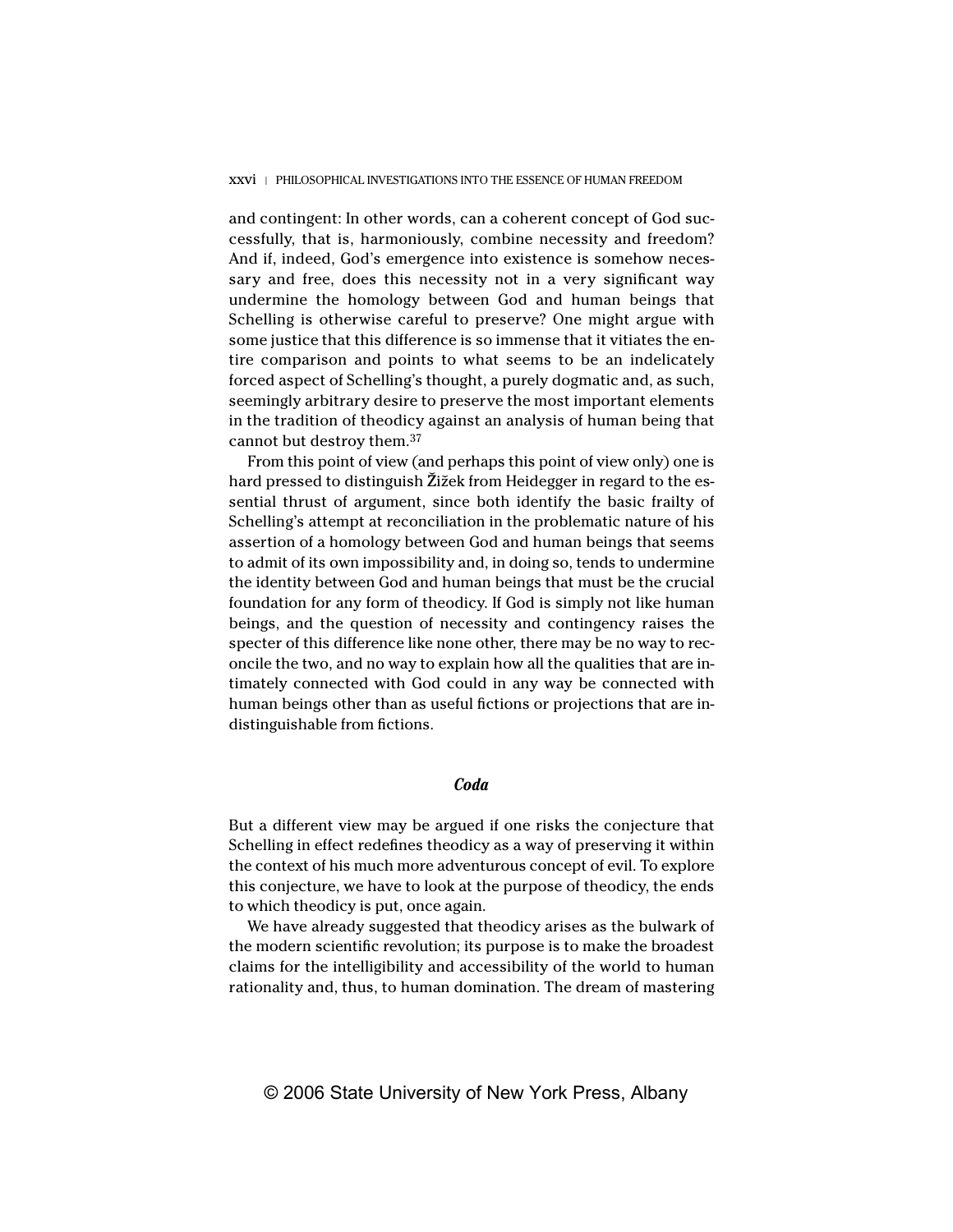nature and thereby overcoming the meanness of our mortal estate is underwritten by theodicy—absolute knowledge is possible, the human mind can accede to complete understanding because thought and being are one. This is the boldest claim of theodicy, and it is also a very controversial claim about theodicy itself because it assumes that God becomes the tool of the philosophers, of an *eros* to dominate that has nothing of piety about it;38 that the notion of mastering nature is merely a coded way of expressing the ascent of human beings from their mortal estate to that of a god.

Kant scuppers this exuberance, and it has been argued that Kant in fact sees nothing more pernicious than the elevation of human beings to the status of gods.39 But this may not be a fair statement. It seems to us much better to claim that Kant is terribly ambiguous, that his thinking shows the greatest tension between the desire to elevate and to level human beings, as noted previously, the desire to save the true nature of enlightenment aggression by curbing its most dangerous excesses. In this Schelling is very much Kant's disciple and his philosophical journey reveals the intolerable nature of the tensions in Kant, their inherent instability.40

In our opinion, the *Philosophical Investigations* is one of Schelling's most daring attempts to make sense of the tensions in Kant by reinterpreting their instability as the very essence of a theodicy of life, as the living surface of a whole justified by its vital dynamism. Here a central point for Schelling is precisely that a homology between God and man must not be possible; to the contrary, such a homology would be the highest expression of evil itself, a sort of cosmic suicide, because its achievement would mean not only the disappearance of God but that of man as well. What we suggest here, then, is that theodicy understood in the modern sense as ultimately demanding (and also despairing of) such a homology, whether openly or covertly, is indeed a most terrible form of evil, a leap into madness that seeks to close the universe at the cost of life itself; the search to become a god leaves human beings in the tatters of aging Oedipus, strangers to themselves and the world—this surely is the essence of evil as Schelling sees it. Hence, the corrosive irony is that the modern theodicy of life is indistinguishable from an evil condemnation of life (and, ultimately, of itself as an untenable and unfortunate fiction).

Schelling's daring reformulation of theodicy reflects a unique oscillation between this madness and a sobriety of reconciliation,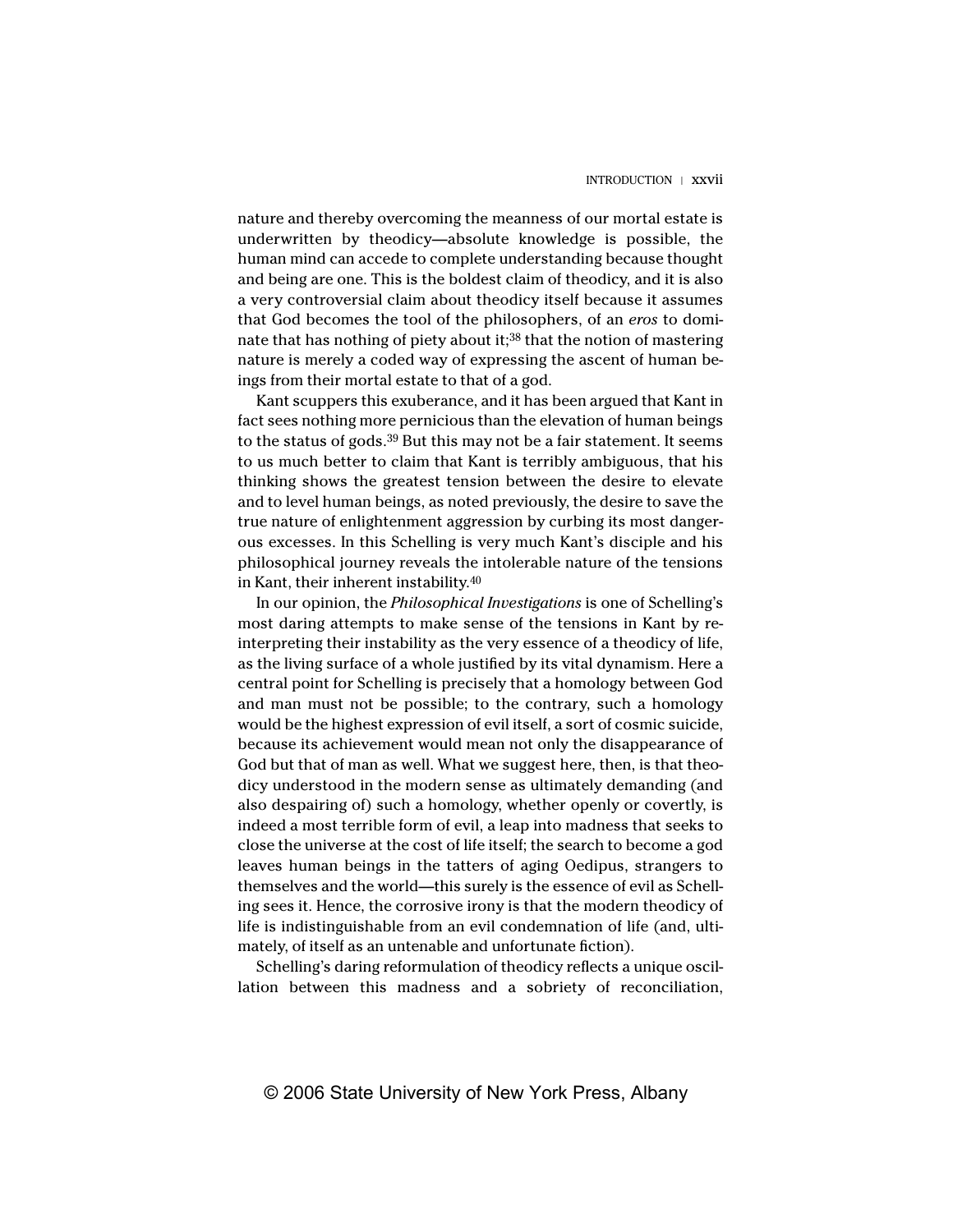### xxviii | PHILOSOPHICAL INVESTIGATIONS INTO THE ESSENCE OF HUMAN FREEDOM

between the desire to be a god and the desire to live as a human being, between the tragic and comic sides of human striving; Schelling's theodicy is one that sees struggle as the end of creation and the very wellspring of life. Imbalance and dissonance are of the essence and, without them, all turns into meaningless indifference, the *Ungrund,* a rejection of the constant interestedness that is life, its tirelessly changing fusion of contraction and expansion. As Schelling writes in the 1815 draft of the *Ages of the World:*

All life must pass through the fire of contradiction. Contradiction is the engine of life and its innermost essence. From this it follows that, as an old book says, all deeds under the sun are full of trouble and everything languishes in toil, yet does not become tired, and all forces incessantly struggle against each other. Were there only unity and everything were in peace, then, truly nothing would want to stir itself and everything would sink into listlessness.41

One might well accuse Schelling of being rather naive. But he is in fact showing a deeply Goethian respect for the integrity of struggle, for the recognition that evil emerges from the unquenchable desire to overcome the ambiguous terms of human life in a brutal pursuit of quietude, a quietude that can only be a form of self-destruction, whether it emerges in monastic self-immolation or in the more brutal pursuits of domination that haunt the history of the twentiethcentury as well as our ceaseless striving for control over our bodies and the earth.

Hence, the reformulation of theodicy Schelling advances is one that respects the whole as a necessarily free and unstable interplay of essentially tragic and comic forms of striving; it is a dynamic structure which reflects Schelling's point that the absence of a complete homology between God and human being, expressed through the instability in the human synthesis of ground and existence, is the grave dissonance that works life, the evil that works good.

But Heidegger and Žižek cannot be so easily dismissed. For has Schelling merely renewed the traditional view of evil as servant of the good in a remarkably circuitous way, has he merely engaged in a complex subterfuge that has not managed to conceal itself all that well? One might respond in typically Schellingian fashion by suggesting that he both does and does not. While Schelling invokes this